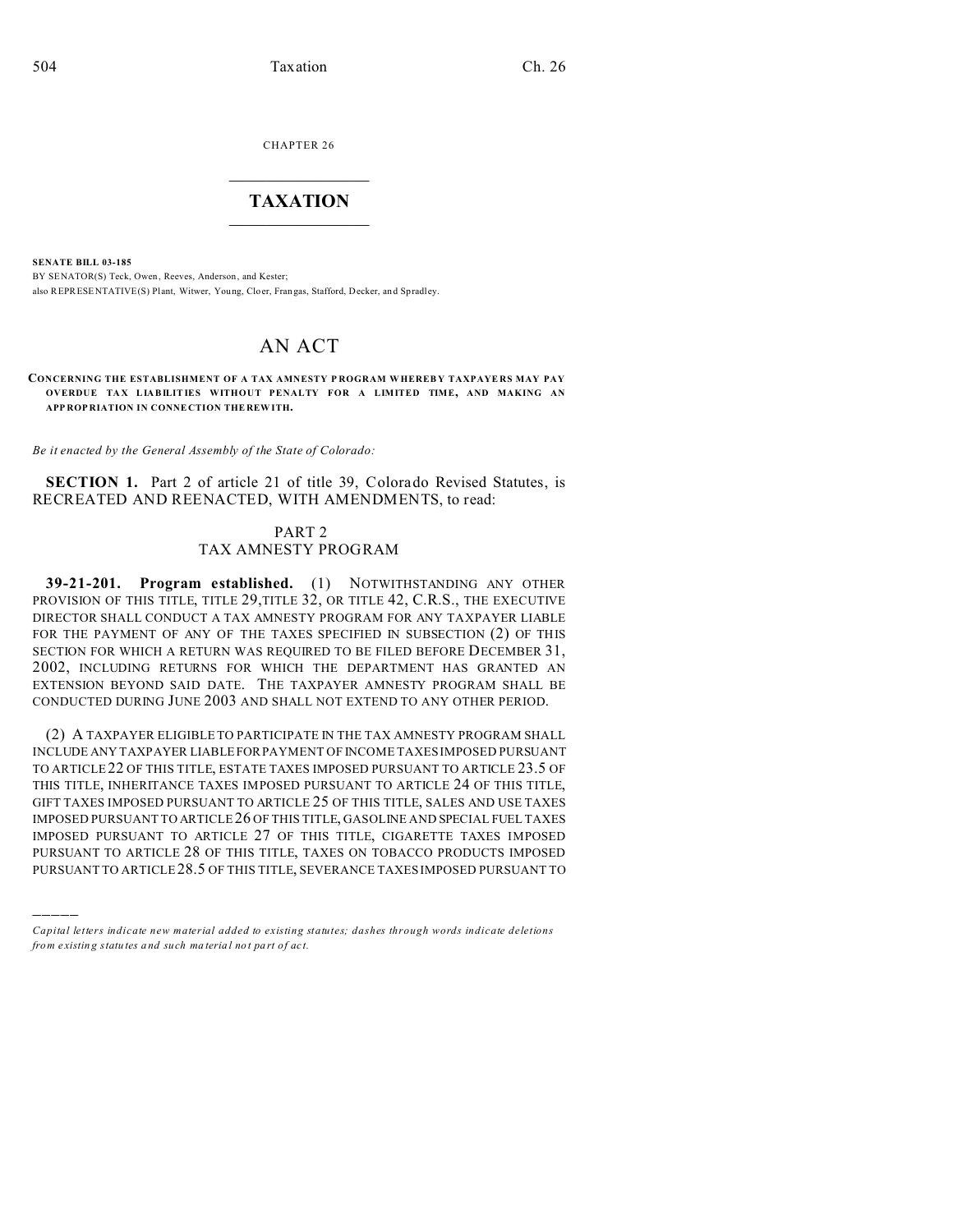#### Ch. 26 Taxation 505

ARTICLE 29 OF THIS TITLE, WASTE TIRE FEES COLLECTED BY THE DEPARTMENT PURSUANT TO SECTION 25-17-202, COUNTY OR MUNICIPAL SALES TAXES COLLECTED BY THE EXECUTIVE DIRECTOR PURSUANT TO ARTICLE 2 OF TITLE 29, LOCAL MARKETING AND PROMOTION TAXES COLLECTED BY THE DEPARTMENT PURSUANT TO SECTION 29-25-112, COUNTY LODGING TAXES COLLECTED BY THE DEPARTMENT PURSUANT TO SECTION 30-11-107.5, COUNTY RENTAL TAXES COLLECTED BY THE DEPARTMENT PURSUANT TO SECTION 30-11-107.7, LOCAL IMPROVEMENT DISTRICT SALES TAXES COLLECTED BY THE DEPARTMENT PURSUANT TO SECTION 30-20-604.5, C.R.S., REGIONAL TRANSPORTATION DISTRICT SALES AND USE TAXES IMPOSED PURSUANT TO ARTICLE 9 OF TITLE 32, DENVER METROPOLITAN SCIENTIFIC AND CULTURAL FACILITIES DISTRICT SALES AND USE TAXES IMPOSED PURSUANTTO ARTICLE 13 OF TITLE 32,DENVER METROPOLITAN MAJOR LEAGUE BASEBALLSTADIUM DISTRICT SALES AND USE TAXES IMPOSED PURSUANT TO ARTICLE 14 OF TITLE 32, METROPOLITAN FOOTBALL STADIUM DISTRICT SALES AND USE TAXES IMPOSED PURSUANT TO ARTICLE 15 OF TITLE 32, AND RURAL TRANSPORTATION AUTHORITY SALES AND USE TAXES COLLECTED BY THE DEPARTMENT PURSUANT TO SECTION 43-4-605 (1) (j), C.R.S.

(3) (a) SUBJECT TO THE PROVISIONS OF SUBSECTION (4) OF THIS SECTION, THE TAX AMNESTY PROGRAM SHALL PERMIT ANY TAXPAYER LIABLE FOR PAYMENT OF ANY TAXES SPECIFIED IN SUBSECTION (2) OF THIS SECTION TO PAY THE FULL AMOUNT OF THE TAXES FOR WHICH THE TAXPAYER IS LIABLE, INCLUDING ONE-HALF OF ANY INTEREST DUE, AS COMPUTED WITHOUT THE REDUCTION PURSUANT TO SECTION 39-21-109 (1.5), ON OR BEFORE JUNE 30, 2003, WITHOUT THE IMPOSITION OF ANY FINE OR OTHER CIVIL OR CRIMINAL PENALTY OTHERWISE PROVIDED BY LAW.

(b) SUBJECT TO THE PROVISIONS OF SUBSECTION (4) OF THIS SECTION, THE TAX AMNESTY PROGRAM SHALL PERMIT ANY TAXPAYER LIABLE FOR PAYMENT OF ANY TAXES SPECIFIED IN SUBSECTION (2) OF THIS SECTION TO SIGN AN AGREEMENT TO PAY THAT SHALL BE PRINTED ON THE TAX AMNESTY APPLICATION FORM AND DELIVER THE APPLICATION AND SIGNED AGREEMENT TO PAY TO THE DEPARTMENT ON OR BEFORE JUNE 30, 2003, WITHOUT THE IMPOSITION OF ANY FINE OR OTHER CIVIL OR CRIMINAL PENALTY OTHERWISE PROVIDED BY LAW. IF THE TAXPAYER FAILS TO PAY THE FULL AMOUNT OF TAXES OWED AND ALL INTEREST FOR WHICH THE TAXPAYER IS LIABLE PURSUANT TO THE TERMS OF THE TAX AMNESTY AGREEMENT TO PAY, THE WAIVER PROVISION OF THIS PARAGRAPH (b) IS VOID.

(c) PAYMENT OF TAXES PURSUANT TO THIS ARTICLE SHALL CONSTITUTE A WAIVER OF ANY RIGHT TO FILE A CLAIM FOR REFUND OR AN AMENDED RETURN FOR REFUND, OR SEEK AN ADMINISTRATIVE REVIEW,ADMINISTRATIVE HEARING, OR DISTRICT COURT APPEAL PURSUANT TO SECTIONS 39-21-103, 39-21-104, AND 39-21-105.

(d) IF A TAXPAYER FAILS TO PAY THE FULL AMOUNT OF THE TAX LIABILITY BY JUNE 30, 2003, OR FAILS TO SIGN AND FILE THE AGREEMENT TO PAY ON THE TAX AMNESTY APPLICATION BY JUNE 30, 2003, AND REMAIN IN COMPLIANCE WITH THE AGREEMENT TO PAY, OR COMMITS WILLFUL FRAUD IN FILING PURSUANT TO THE TERMS OF THE TAX AMNESTY PROGRAM, THE TAXPAYER SHALL BE SUBJECT TO CIVIL OR CRIMINAL PENALTY, OR BOTH.

(4) (a) A TAXPAYER LIABLE FOR THE PAYMENT OF ANY TAXES SPECIFIED IN SUBSECTION (2) OF THIS SECTION SHALL NOT BE PERMITTED TO SATISFY SUCH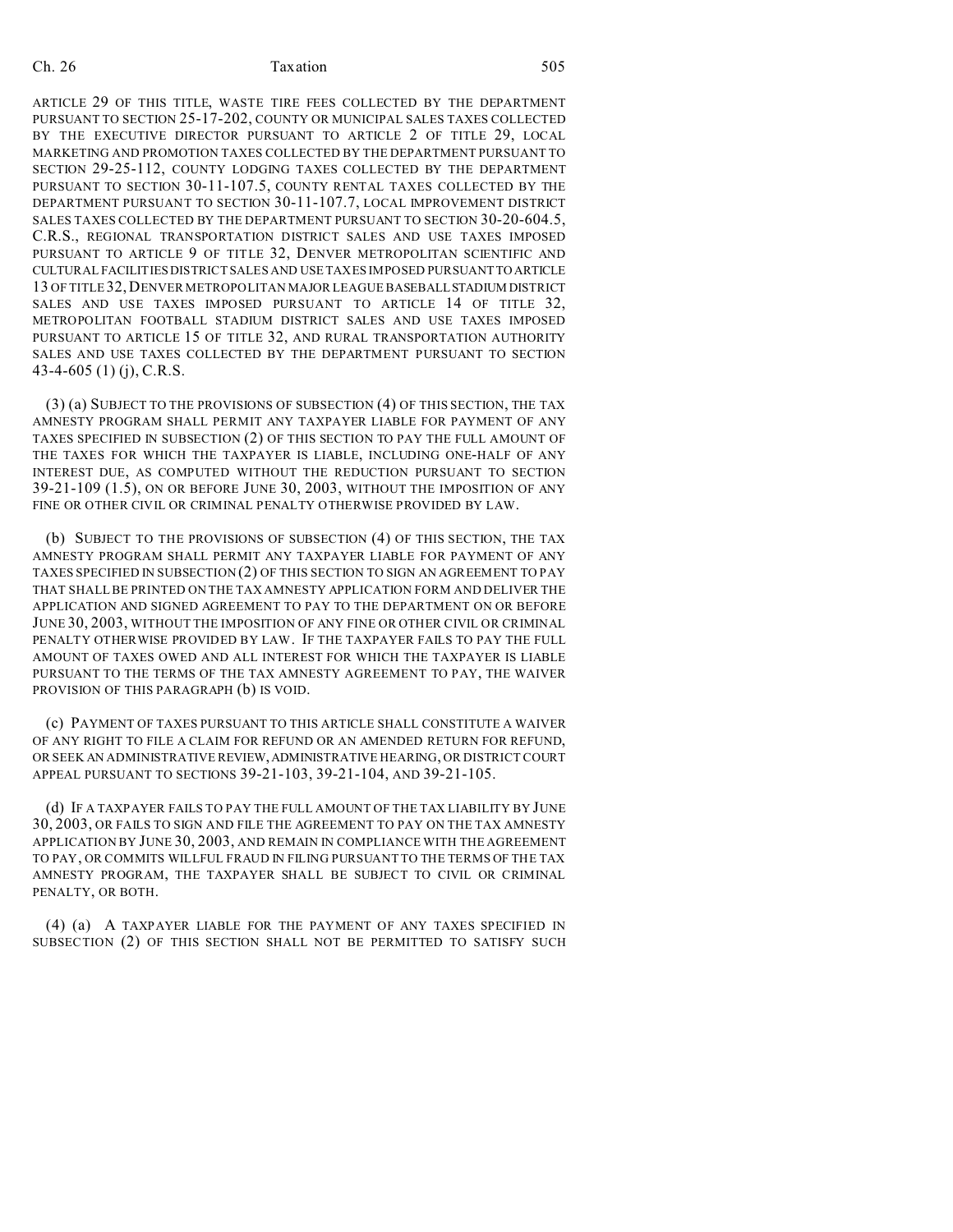LIABILITY THROUGH THE TAX AMNESTY PROGRAM IF A NOTICE OF DEFICIENCY FOR THE LIABILITY HAS BEEN MAILED TO THE TAXPAYER BEFORE JUNE 1, 2003.

(b) A TAXPAYER WHO IS UNDER INVESTIGATION OR BEING PROSECUTED FOR CRIMINAL OR FRAUDULENT ACTIVITY AS OF JUNE 1, 2003, FOR CRIMES RELATED TO ANY TAXES COLLECTED BY THE DEPARTMENT IS NOT ELIGIBLE TO PARTICIPATE IN THE TAX AMNESTY PROGRAM, REGARDLESS OF WHETHER THE TAXES OWED FOR WHICH THE TAXPAYER SEEKS AMNESTY ARE THE TAXES ON WHICH THE INVESTIGATION OR PROSECUTION IS BASED.

(5) NOTWITHSTANDING THE PROVISIONS OF SECTION 24-19.5-103, C.R.S., THE DEPARTMENT IS AUTHORIZED, AT THE DISCRETION OF THE EXECUTIVE DIRECTOR, TO ACCEPT DEPARTMENT APPROVED CREDIT CARD PAYMENT FOR ALL PAYMENTS DUE PURSUANT TO THIS ARTICLE AND ASSESS THE TAXPAYER AN AMOUNT EQUIVALENT TO ANY SERVICE FEE CHARGED BY THE CREDIT CARD COMPANY TO THE DEPARTMENT. SUCH AMOUNT SHALL BE COLLECTED BY THE DEPARTMENT AND USED BY THE DEPARTMENT FOR THE PURPOSE OF PAYING SUCH CREDIT CARD FEES.

(6) THEEXECUTIVE DIRECTOR SHALL PROMULGATE EMERGENCY RULES NECESSARY FOR THE ADMINISTRATION OF THIS ARTICLE IN ACCORDANCE WITH ARTICLE4 OF TITLE 24, C.R.S.

(7) THE DEPARTMENTSHALL CONDUCT AN ADVERTISING AND PUBLICITY CAMPAIGN CONCERNING THE TAX AMNESTY PROGRAM THAT SHALL INCLUDE SUFFICIENT NOTICE TO POTENTIAL PARTICIPANTS THAT ALL INFORMATION OBTAINED PURSUANT TO THIS ARTICLE MAY BE DISCLOSED TO THE FEDERAL INTERNAL REVENUE SERVICE.

(8) THE REQUIREMENTS OF THE COLORADO PROCUREMENT CODE, ARTICLE 101 OF TITLE 24, C.R.S., SHALL NOT APPLY TO SERVICES AND PRODUCTS PROCURED BY THE DEPARTMENT FOR CONDUCTING AN ADVERTISING AND PUBLICITY CAMPAIGN PURSUANT TO SUBSECTION (7) OF THIS SECTION. THE DEPARTMENT SHALL AWARD CONTRACTS FOR SERVICES AND PRODUCTS IN GOOD FAITH AND IN A MANNER THAT ENCOURAGES, TO THE EXTENT PRACTICABLE, COMPETITIVE PROPOSALS. OFFERORS AND POTENTIAL OFFERORS SHALL NOT HAVE A RIGHT TO PROTEST, RECOVER BID PREPARATION COSTS, OR PURSUE ANY OTHER REMEDY PROVIDED BY COLORADO LAW FOR SERVICES AND PRODUCTS PROCURED BY THE DEPARTMENT FOR PURPOSES OF THIS ARTICLE.

**SECTION 2.** Part XIX (1) and the affected totals of section 2 of chapter 399, Session Laws of Colorado 2002, are amended to read:

Section 2. **Appropriation.**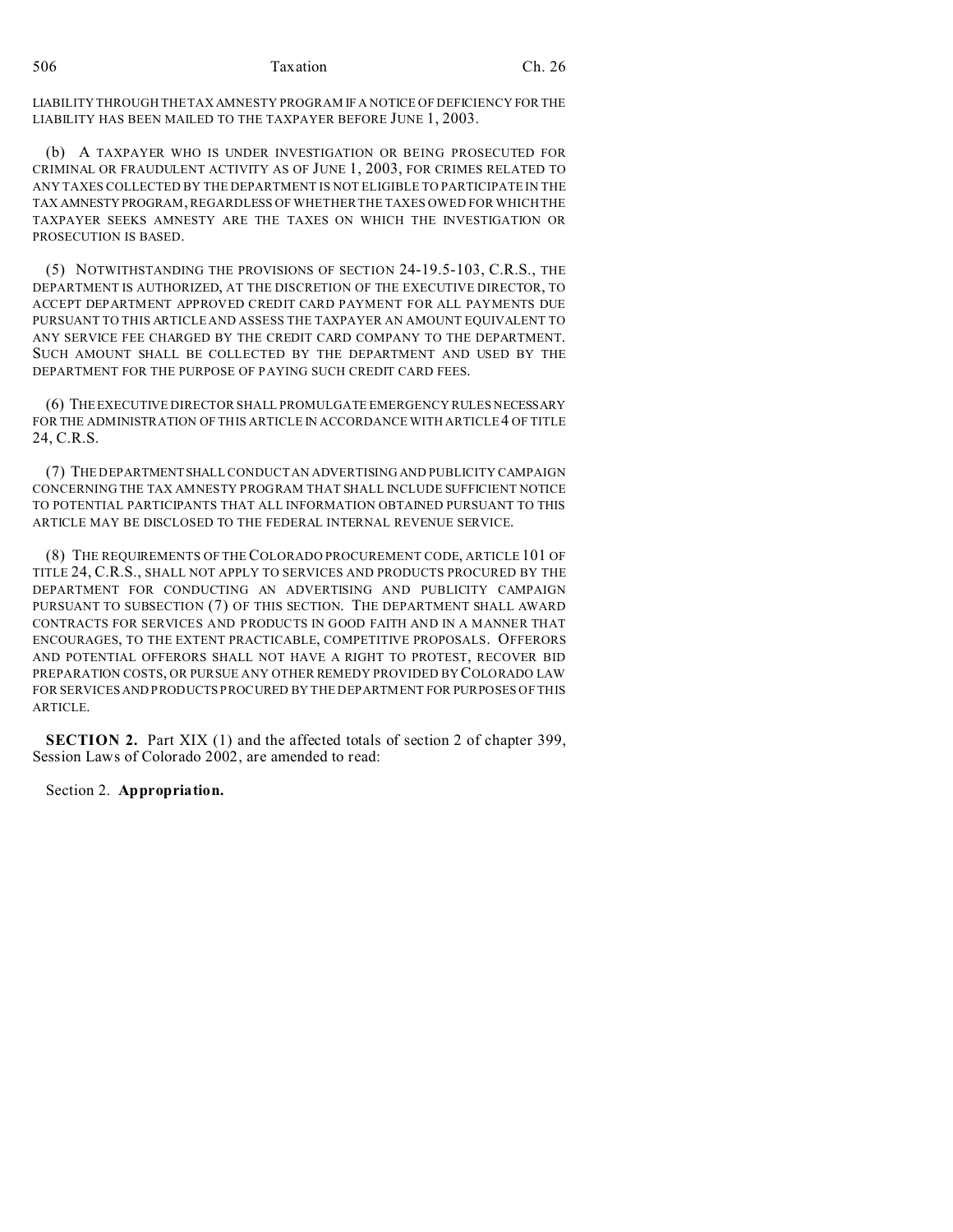|                                 | <b>APPROPRIATION FROM</b>                 |                    |                                     |                                                                |                            |                                                      |                                         |  |
|---------------------------------|-------------------------------------------|--------------------|-------------------------------------|----------------------------------------------------------------|----------------------------|------------------------------------------------------|-----------------------------------------|--|
|                                 | ITEM &<br><b>SUBTOTAL</b><br>$\mathbb{S}$ | <b>TOTAL</b><br>\$ | <b>GENERAL</b><br><b>FUND</b><br>\$ | <b>GENERAL</b><br><b>FUND</b><br><b>EXEMPT</b><br>$\mathbb{S}$ | CASH<br><b>FUNDS</b><br>\$ | CASH<br><b>FUNDS</b><br><b>EXEMPT</b><br>$\mathbb S$ | FEDERAL<br><b>FUNDS</b><br>$\mathbb{S}$ |  |
|                                 |                                           |                    |                                     |                                                                |                            |                                                      |                                         |  |
| PART XIX                        |                                           |                    |                                     |                                                                |                            |                                                      |                                         |  |
|                                 |                                           |                    |                                     | DEPARTMENT OF REVENUE                                          |                            |                                                      |                                         |  |
| (1) EXECUTIVE DIRECTOR'S OFFICE |                                           |                    |                                     |                                                                |                            |                                                      |                                         |  |
| Personal Services               | 2,589,136                                 |                    | 1,480,989                           |                                                                | 330,712 <sup>a</sup>       | 777,435 <sup>b</sup>                                 |                                         |  |
|                                 | $(40.5$ FTE)                              |                    |                                     |                                                                |                            |                                                      |                                         |  |
| Health, Life, and Dental        | 2,946,800                                 |                    | 2,039,289                           |                                                                | 89,915°                    | $817,596$ <sup>d</sup>                               |                                         |  |
| Short-term Disability           | 93,911                                    |                    | 65,348                              |                                                                | 8,547 <sup>c</sup>         | $20,016$ <sup>d</sup>                                |                                         |  |
| Salary Survey and Senior        |                                           |                    |                                     |                                                                |                            |                                                      |                                         |  |
| <b>Executive Service</b>        | 3,609,786                                 |                    | 2,671,756                           |                                                                | 92,990 $^{\circ}$          | 845,040 <sup>d</sup>                                 |                                         |  |
| Performance-based Pay           |                                           |                    |                                     |                                                                |                            |                                                      |                                         |  |
| Awards                          | 640,046                                   |                    | 462,709                             |                                                                | 17,657°                    | 159,680 <sup>d</sup>                                 |                                         |  |
| Shift Differential              | 222,931                                   |                    | 70,523                              |                                                                | 5,655°                     | $146,753$ <sup>d</sup>                               |                                         |  |
| Workers' Compensation           | 508,629                                   |                    | 369,705                             |                                                                | 13,372°                    | 125,552 <sup>d</sup>                                 |                                         |  |
| Operating Expenses              | 636,748                                   |                    | 473,844                             |                                                                | 41,464 <sup>c</sup>        | $121,440$ <sup>d</sup>                               |                                         |  |
| FY 2002-03 TAX                  |                                           |                    |                                     |                                                                |                            |                                                      |                                         |  |
| <b>AMNESTY PROGRAM</b>          |                                           |                    |                                     |                                                                |                            |                                                      |                                         |  |
| <b>MARKETING COSTS</b>          | 200,000                                   |                    | 200,000                             |                                                                |                            |                                                      |                                         |  |

 $\frac{1}{20}$  Ch. 26 Taxation 507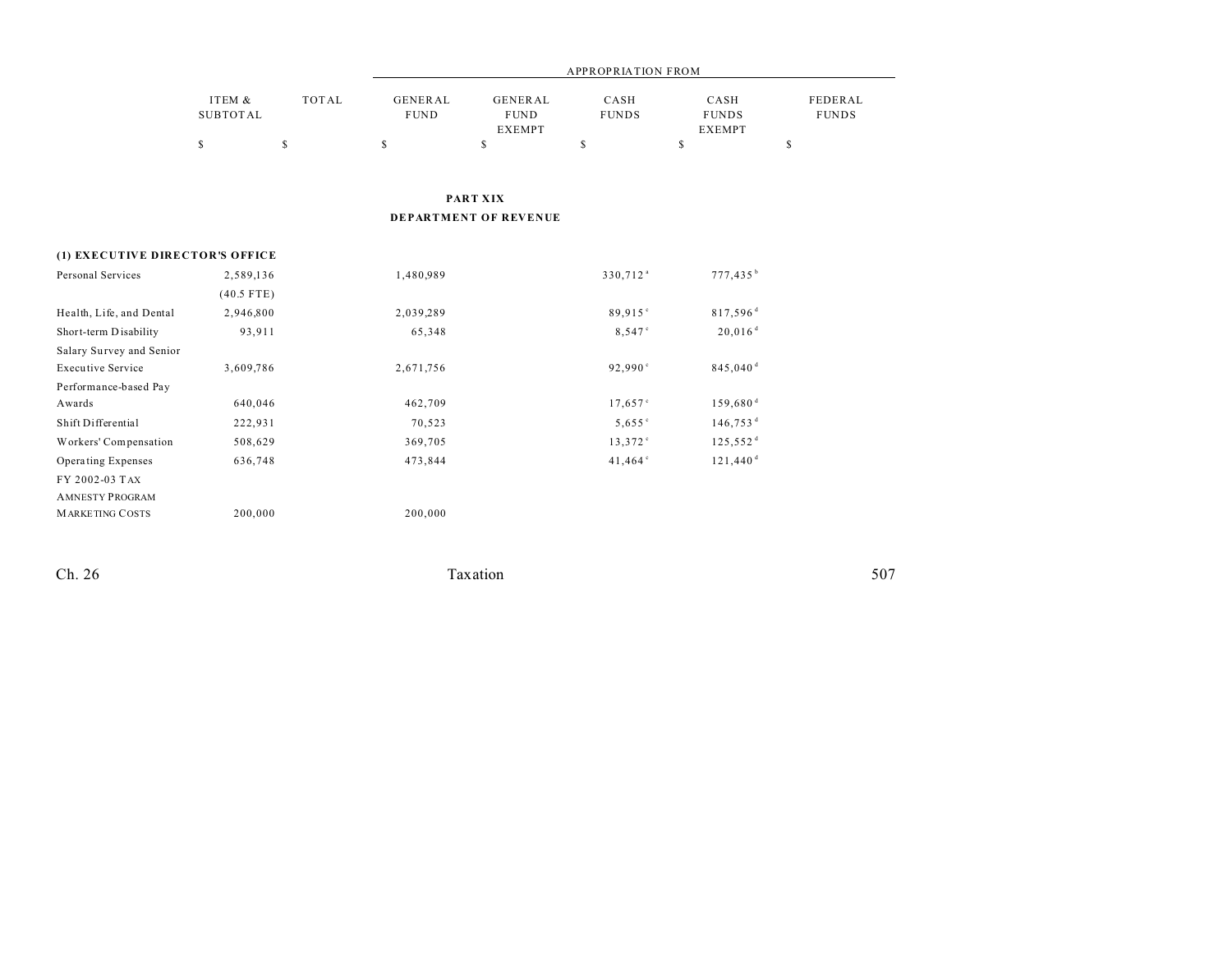|                          |                                 | <b>TOTAL</b><br>\$ | <b>APPROPRIATION FROM</b>           |                                                      |                            |                                             |                               |
|--------------------------|---------------------------------|--------------------|-------------------------------------|------------------------------------------------------|----------------------------|---------------------------------------------|-------------------------------|
|                          | ITEM &<br><b>SUBTOTAL</b><br>\$ |                    | <b>GENERAL</b><br><b>FUND</b><br>\$ | <b>GENERAL</b><br><b>FUND</b><br><b>EXEMPT</b><br>\$ | CASH<br><b>FUNDS</b><br>\$ | CASH<br><b>FUNDS</b><br><b>EXEMPT</b><br>\$ | FEDERAL<br><b>FUNDS</b><br>\$ |
|                          |                                 |                    |                                     |                                                      |                            |                                             |                               |
| Legal Services for 9,293 |                                 |                    |                                     |                                                      |                            |                                             |                               |
| hours                    | 555,721                         |                    | 426,972                             |                                                      | 117,686°                   | $11,063$ <sup>d</sup>                       |                               |
| Purchase of Services     |                                 |                    |                                     |                                                      |                            |                                             |                               |
| from Computer Center     | 4,458,618                       |                    | 4,458,618                           |                                                      |                            |                                             |                               |
| Multiuse Network         |                                 |                    |                                     |                                                      |                            |                                             |                               |
| Payments                 | 680,595                         |                    | 350,839                             |                                                      | 11,900°                    | 317,856 <sup>d</sup>                        |                               |
| Payment to Risk          |                                 |                    |                                     |                                                      |                            |                                             |                               |
| Management and           |                                 |                    |                                     |                                                      |                            |                                             |                               |
| Property Funds           | 236,435                         |                    | 171,856                             |                                                      | 6,216°                     | 58,363 <sup>d</sup>                         |                               |
| Vehicle Lease Payments   | 442,039                         |                    | 234,765                             |                                                      | 58,692°                    | $148,582$ <sup>d</sup>                      |                               |
| Leased Space             | 1,751,709                       |                    | 1,708,698                           |                                                      | 20,802°                    | 22,209 <sup>d</sup>                         |                               |
| Capitol Complex Leased   |                                 |                    |                                     |                                                      |                            |                                             |                               |
| Space                    | 1,384,953                       |                    | 1,136,691                           |                                                      | 42,826°                    | $205,436$ <sup>d</sup>                      |                               |
| Lease Purchase -- 1881   |                                 |                    |                                     |                                                      |                            |                                             |                               |
| Pierce Street            | 798,203                         |                    |                                     |                                                      | 127,655°                   | 670,548 <sup>d</sup>                        |                               |
| Utilities                | 147,589                         |                    | 83,833                              |                                                      |                            | 63,756 <sup>d</sup>                         |                               |
|                          |                                 | 21,703,849         |                                     |                                                      |                            |                                             |                               |
|                          |                                 | 21,903,849         |                                     |                                                      |                            |                                             |                               |

Taxation

508

Ch. 26

<sup>a</sup> Of this amount, \$218,658(T) shall be from the State Lottery Fund for indirect cost recoveries, \$65,769 shall be from the Auto Dealers License Fund for indirect cost recoveries, \$45,727 shall be from the Liquor Enforcement Cash Fund for indirect cost recoveries, and \$558 shall be from various sources of cash funds.